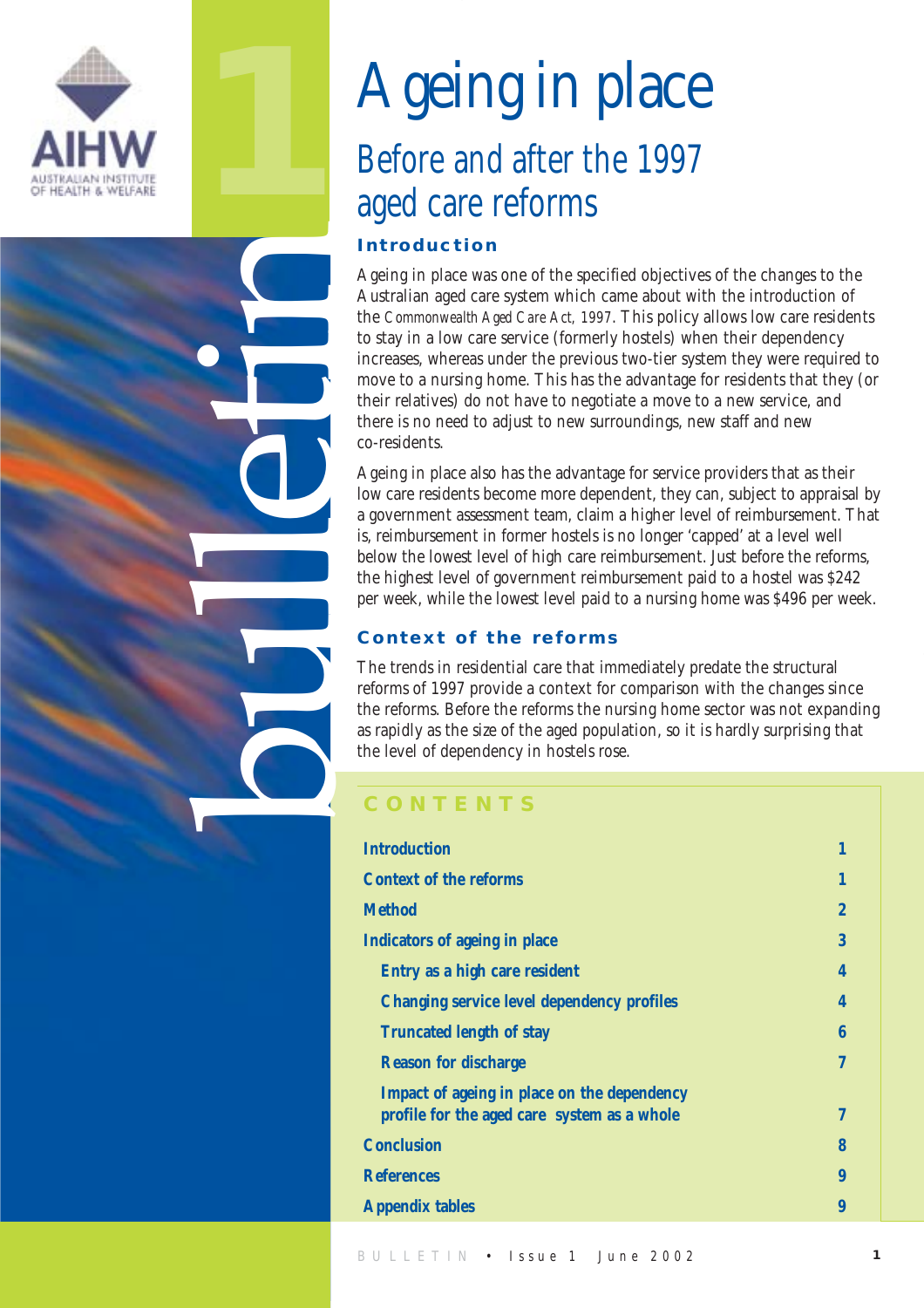

*In 1995... around 20% of people accommodated in hostels were more dependent than those being cared for in nursing homes*

One consequence of this increasing level of dependency in hostels was complaints from providers that the level of government reimbursement was not adequate to the increasing level of care needed by some residents. There was also a growing recognition that a proportion of residents in the hostel sector were actually more dependent than those in nursing homes. In 1995, the Secretary of the Department of Human Services and Health (now the Department of Health and Ageing) estimated that around 20% of people accommodated in hostels were more dependent than those being cared for in nursing homes (Duckett 1995). In short, there were concerns about inequities within the residential aged care system. These perceived inequities and anomalies were one of the driving factors in the restructuring of the residential aged care system in October 1997.

Central to this paper are the changes that were made to combine the two tiers (nursing homes and hostels) of the residential aged care system. There was another change that came with the introduction of the Act that had important implications for ageing in place. This was the simultaneous introduction of the new eight-category Resident Classification Scale to measure resident dependency and determine the amount of money that service providers were paid for each resident. The eight funding categories range from the base dependency level of the 'old' hostel scale (now known as RCS 8) to the top dependency level of the old nursing home system (now known as RCS 1).

To explore the extent to which ageing in place has happened since 1997, this paper focuses on changes in services which were formerly hostel-type services prior to the reforms.

#### **Method**

The residential aged care system in Australia was restructured at the time of the 1997 reforms. The two separate categories of residential care (nursing homes and hostels) were combined into a single system and referred to as residential aged care services. As a result, the two previous data collection systems (the Nursing Home Payment System (NHPS) and the Commonwealth Hostel Information Payment System (CHIPS)) were replaced on 1 October 1997 by a single system—the System for the Payment of Aged Residential Care (SPARC). This new system is the primary data source for this report.

When analysing whether ageing in place has been occurring, it is necessary to focus on former hostels. The reason for concentrating on former hostels is to allow comparison of the same subset of services before and after the reforms. Before the reforms, residents of these services were not eligible to receive higher (nursing home) care subsidies if their dependency increased, whereas since the reforms, residents in the same services are now able to receive such subsidies. 'New' low care services have been excluded from this study as they were not operational before the reforms. However, an analysis undertaken on new services, which included services that had co-located since the 1997 reforms, revealed a pattern similar to that illustrated in Figure 1.

For the purposes of this paper, former hostels are defined as aged care homes which were operational at June 2001 and were hostels before the reforms. Respite residents do not age in place in residential aged care service, therefore the data in this report is based on permanent residents.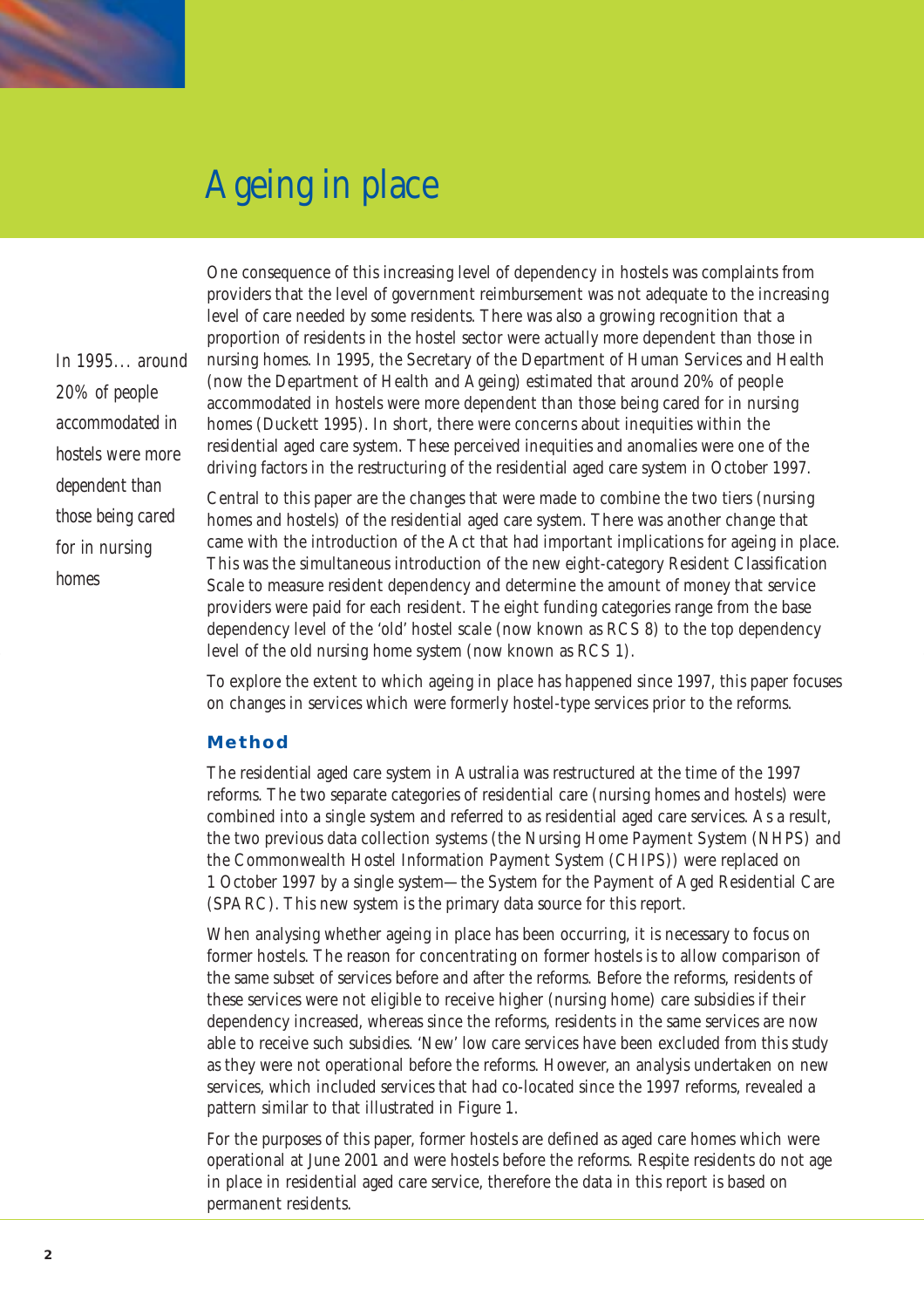#### **Indicators of ageing in place**

#### Changing resident dependency profile

One of the indicators which shows the extent to which ageing in place has been adopted, is the changing dependency profile of residents since the reforms. Before October 1997, all residents of hostels were by definition classified as low care, roughly equivalent to RCS categories 5 to 8. Figure 1 shows that dependency levels in those former hostels have shifted upward, with increasing numbers of higher dependency residents (RCS 1 to 6) and decreasing numbers of lower dependency residents (RCS 7 and 8).



**Figure 1: Residents of former hostels, by dependency, 30 June 1998 and 2001**

Prior to October 1997, there were no high care residents in hostels. While hostels per se ceased to exist after the reforms, by 1998 there were 668 such residents in the two highest care categories (RCS 1 and 2) in former hostels, and by 2001, there were 2,938. When the four high care categories are taken together, the numbers increased from 0 in 1997, to 5,954 in 1998, and then more than doubled to 13,015 in 2001. The number of residents in the two lowest dependency categories (RCS 7 and 8) fell from 30,013 in 1998 to 20,050 in 2001. Thus, there has been a substantial change in the dependency classification of clients in hostels since October 1997. By 30 June 2001, 22.9% of residents in former hostels were classified as high dependency (RCS 1 to 4).

While dependency in former hostels has been increasing at the national level, there are significant variations among the States and Territories, as shown in Figure 2. The Northern Territory had the highest proportion (44.4%) of high dependency residents of any State or Territory, however, the numbers were very small with only 56 residents in former hostels classified as RCS 1 to 4. Tasmania, Queensland and the Australian Capital Territory also had comparatively high proportions of high dependency residents (35.0%, 31.4% and 28.4% respectively). The national average was 22.9%.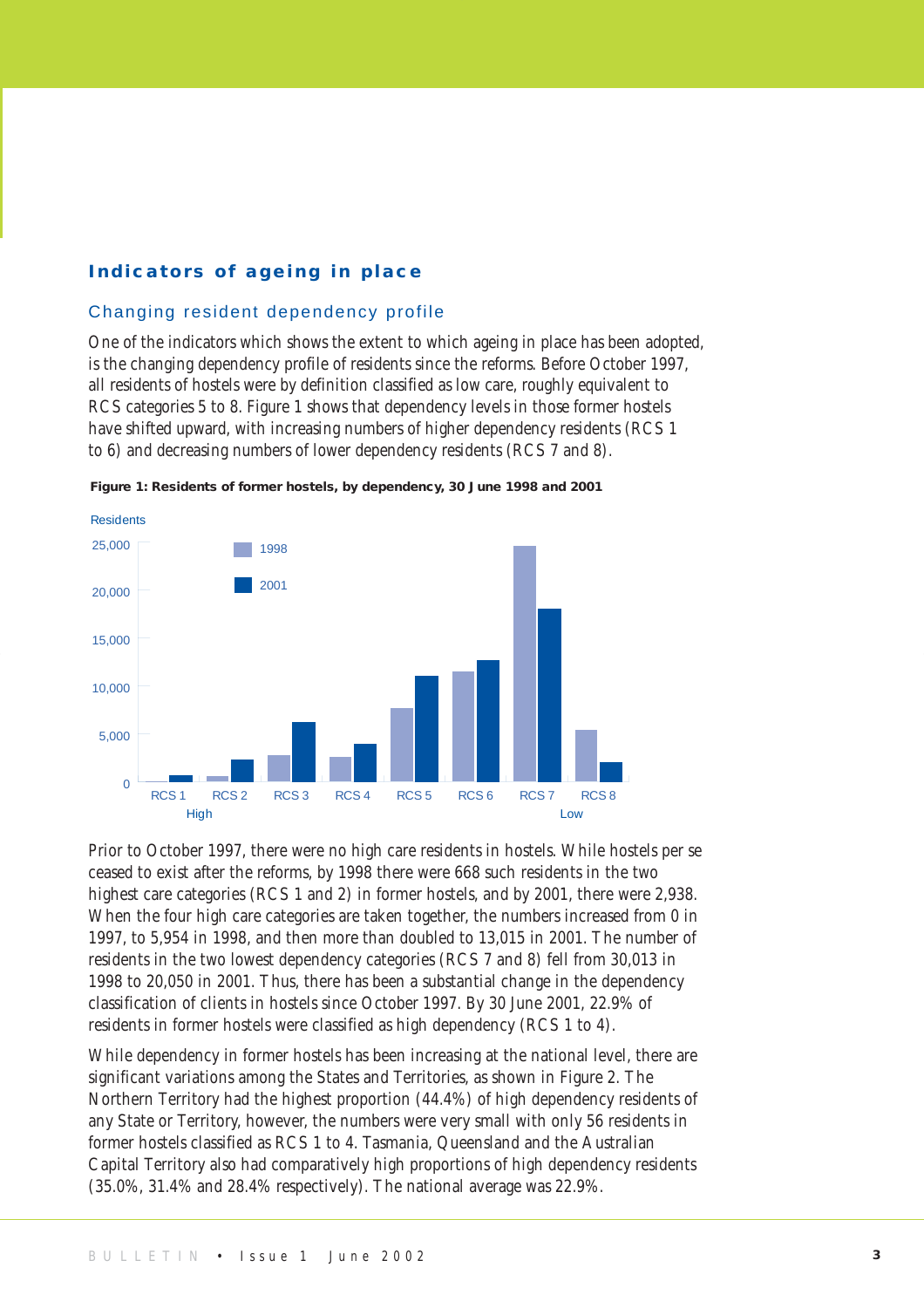

*The adoption of*

*'ageing in place'*

*widespread across*

*has been*

*services*

## Ageing in place



#### **Figure 2: Dependency profile of former hostels, by State/Territory, 30 June 2001 (per cent)**

#### Entry as a high care resident

Since October 1997, a certain proportion of hostel residents have been classified as high care at the time of their first assessment. In 1998–99, 15.4% of all admissions were residents with a high care classification, increasing to 16.3% in 1999–00, and 18.2% in 2000–01.

Table 1 shows the number of residents admitted as high care at 30 June 1998 and 2001, and the total number of high care residents in former hostels. It can be assumed that those who were not admitted as high care residents became high care residents while in the hostel; hence, they have 'aged in place'. In 1998 there were 5,954 high care residents, 4,993 of whom had 'aged in place'. By 2001, the number of high care residents had increased to 13,015, of whom 8,874 had 'aged in place'.

| <b>High care residents</b> | 1998  | 2001   |  |  |  |  |  |  |  |  |  |  |
|----------------------------|-------|--------|--|--|--|--|--|--|--|--|--|--|
| Admitted as high care      | 961   | 4,141  |  |  |  |  |  |  |  |  |  |  |
| 'Aged in place'            | 4.993 | 8.874  |  |  |  |  |  |  |  |  |  |  |
| <b>Total</b>               | 5,954 | 13,015 |  |  |  |  |  |  |  |  |  |  |

**Table 1: High care residents in former hostels, 30 June 1998 and 2001** 

Source: AIHW analysis of Department of Health and Ageing data.

#### Changing service level dependency profiles

The impact of ageing in place at the service level is also worthy of consideration. This can be done by examining the proportion of service providers who have implemented this policy in their facilities. This gives an indication of whether ageing in place was concentrated in a small proportion of services, or whether its adoption has been more widespread. Figure 3 shows that the number of former hostels with a small proportion (0–10%) of high care residents has been declining. In all other categories the number of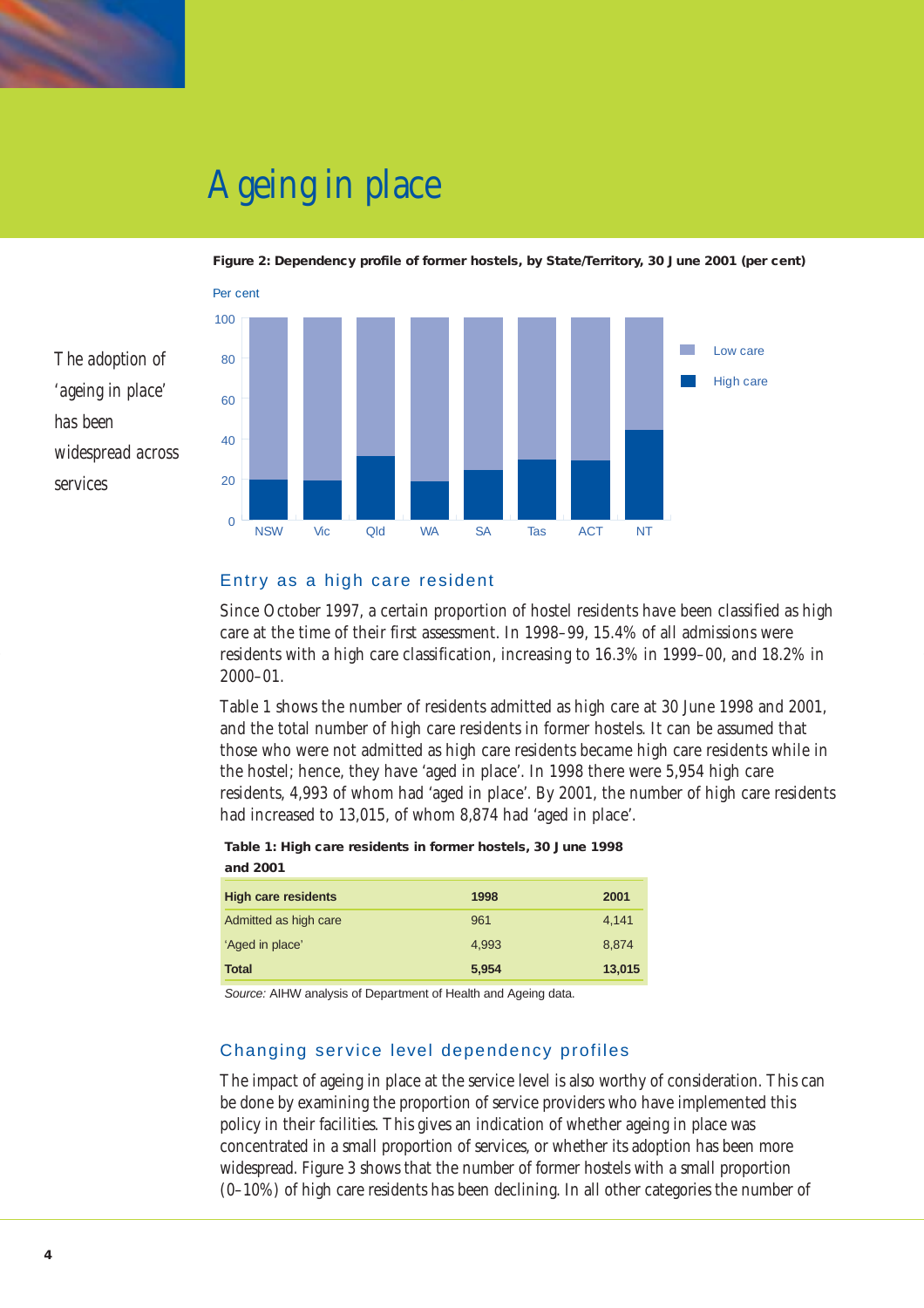

#### **Figure 3: Services catering for various percentages of high care residents, 30 June 1998 and 2001**

former hostels caring for high care residents is increasing. Less than a year after the implementation of the reforms, in June 1998, only 28.0% of former hostels had no high care residents, a proportion which fell even further, to 9.4%, by 2001.

The number of former hostels with 10% or fewer high care residents halved from 971 to 457 between 1998 and 2001, and the number with 31 to 50% high care residents increased from 85 to 287 in the same period. However, it is evident that few former hostels actually have a predominance of high care residents. Only 1.4% of former hostels had more than 60% high care residents in 1998, increasing to 4.1% by 2001.

The extent to which ageing in place has been taken up by former hostels varies between States and Territories (see Figure 4). This service-level data reflects the trends reported in the client dependency profiles; the Northern Territory, Queensland, Tasmania and the Australian



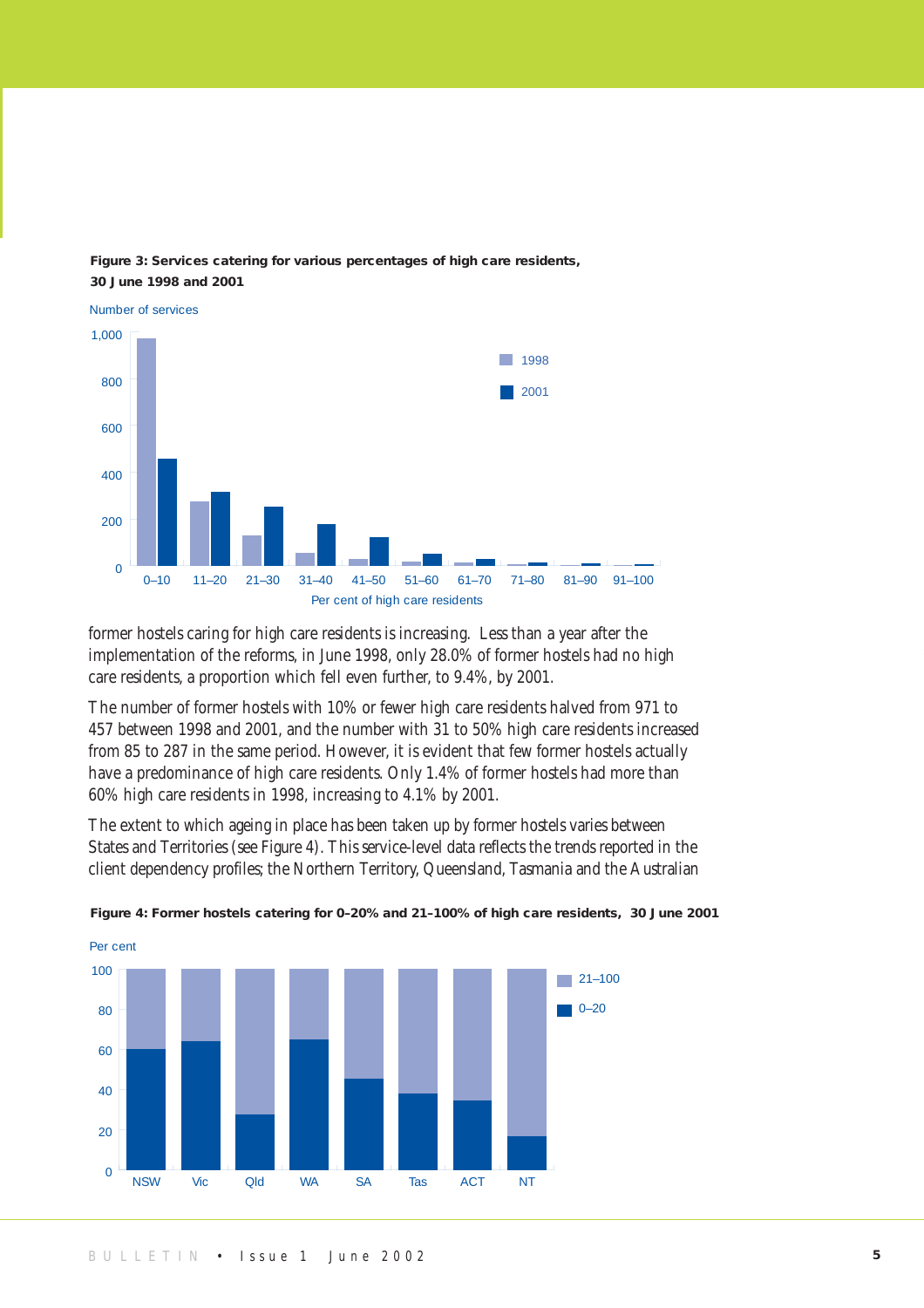## Ageing in place

Capital Territory have had the strongest uptake of ageing in place, followed by South Australia, with uptake being weaker in Western Australia, Victoria and New South Wales.

#### Truncated length of stay

*Ageing in place and increasing dependency are simultaneous but opposing shifts*

Truncated length of stay is the length of time spent in a former hostel between admission and a certain date. If ageing in place was occurring, then it would be reasonable to expect that the proportion of residents with shorter stays would decrease and those with longer stays would increase as residents stayed in a former hostel, rather than moving to a high care service. Figure 5 compares truncated length of stay in former hostels before (1997) and after (2001) the reforms, and shows there has been very little change in patterns of length of stay.

The lack of change in the distribution of length of stay since the reforms is contrary to the initial expectation, especially given the changing patterns of separations revealed in the previous section. The probable explanation for this apparent anomaly lies in two simultaneous but opposing shifts: ageing in place and increasing dependency. A consequence of ageing in place is that residents of former hostels frequently do not move on to nursing homes when their dependency increases past RCS level 5, resulting in increasing length of stay for those residents. However, over the same period, the dependency profile of all residents has come to be more dependent, approaching more closely that of 'pre-reform' nursing homes. Those 'pre-reform' nursing home residents had, on average, a shorter length of stay than the residents of 'pre-reform' hostels (AIHW 1997:265). It has been demonstrated that high dependency is associated with short length of stay in the nursing home population (Liu 1996:30–32). It is likely, therefore, that the increasing number of more highly dependent residents in hostels has pushed length of stay in the opposite direction, tending toward shorter length of stay. These two countervailing trends have resulted in the relative absence of change shown in Figure 5.



#### **Figure 5: Truncated length of stay in former hostels, 30 June 1997 and 2001 (per cent)**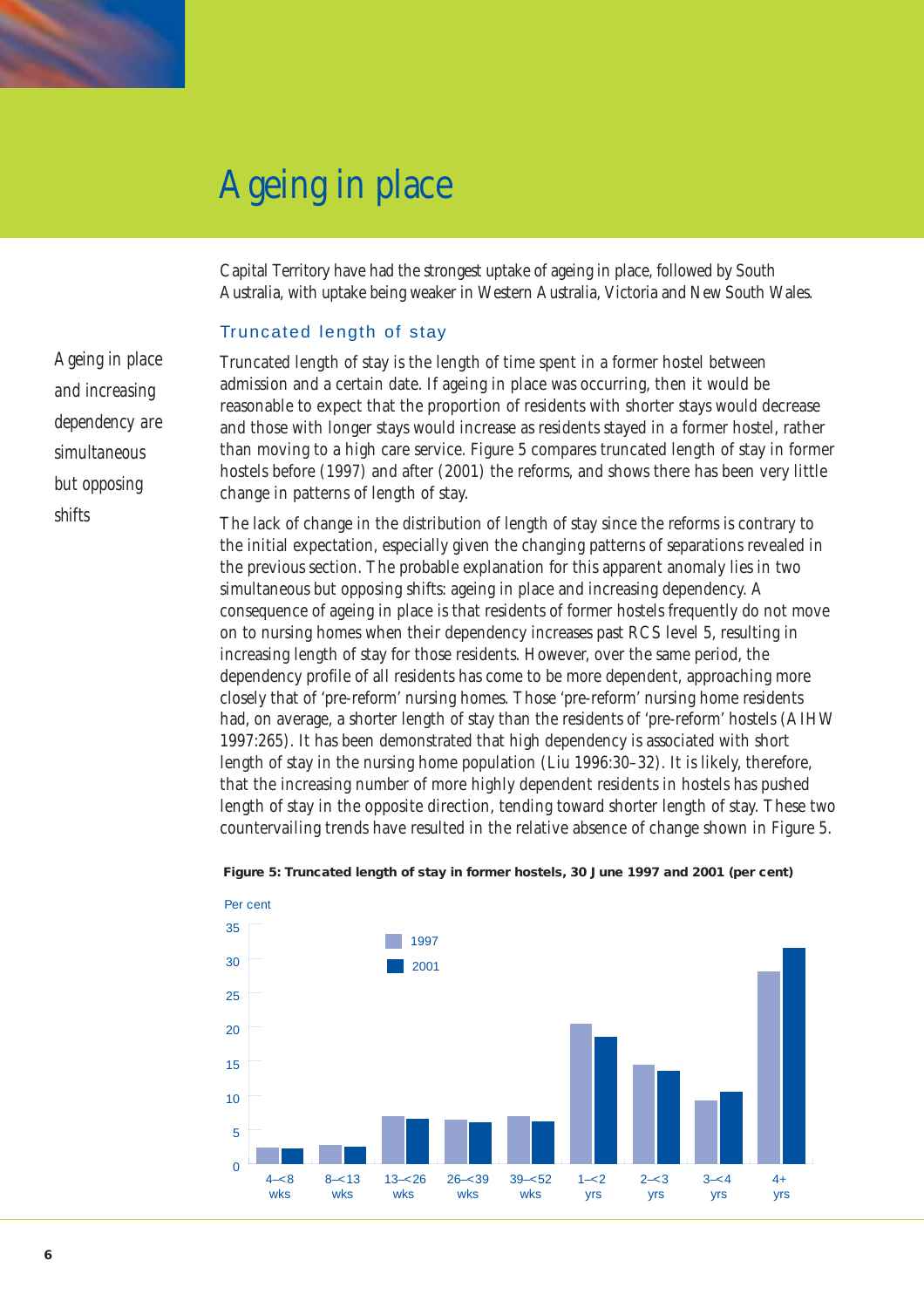#### Reason for discharge

The next indicator of the extent to which the ageing in place policy has been adopted over the four years since implementation is the pattern of discharges. If there was a considerable amount of ageing in place, then it be would be reasonable to expect an increase in the proportion of residents in former hostels who die rather than being discharged to another type of residential service, and a decrease in the proportion being discharged to another, normally high care, aged care home. Table 2 presents time series data which demonstrates that these effects are occurring.

The proportion of residents who leave former hostels as a result of death has increased, from 30.1% in 1994–95 to 55.2% in 2000–01. The proportion who leave to move to another (high care) aged care home has fallen from 42.2% to 16.3% over the same period. Interestingly, though, some of that change was occurring before the reforms the shift is evident in the 1996–97 data. This is actually consistent with an analysis of turnover for these former hostels; turnover has been going down, but the shift began to occur in the period before the reforms. These findings suggest that the trend toward keeping people in hostel-type accommodation longer had probably begun in advance of the reforms, but was accelerated by them. These trends suggest that while some of the observed increase in resident dependency is a 'catch up' of the new policy with previous practice, that policy is now driving practice in facilitating ageing in place in former hostels.

| <b>Separation mode</b>       | 1994-95 | 1995-96 | 1996-97 | 1997-98 | 1998-99 | 1999-00 | $2000 - 01$ |
|------------------------------|---------|---------|---------|---------|---------|---------|-------------|
| Death                        | 30.1    | 29.4    | 32.3    | 43.4    | 53.0    | 53.5    | 55.2        |
| Return to community          | 9.0     | 8.6     | 7.8     | 8.5     | 7.4     | 6.5     | 6.2         |
| To hospital                  | 17.6    | 17.8    | 16.9    | 16.1    | 17.6    | 18.3    | 17.7        |
| To other residential care    | 42.2    | 42.8    | 40.8    | 27.6    | 17.3    | 17.0    | 16.3        |
| <b>Unknown</b>               | 1.2     | 1.4     | 2.1     | 4.4     | 4.7     | 4.6     | 4.6         |
| <b>Total separations (N)</b> | 16,306  | 17.117  | 17.895  | 14.208  | 12.276  | 12.496  | 12.775      |

**Table 2: Discharges from former hostels, by separation mode, 1994–95 to 2000–01 (per cent)**

Source: AIHW analysis of Department of Health and Ageing data.

#### Impact of ageing in place on the dependency profile for the aged care system as a whole

In 1990, 62% of residential aged care places were occupied by nursing home residents. Government policy at that time was to progressively expand the hostel sector, whilst firmly controlling growth in the nursing home sector. The policy aim was to shift the balance of residential care toward the hostel sector. The existence of two separate systems before the 1997 reforms facilitated the desired shift, so that by 1997 the proportion of nursing home residents in the aged care system had fallen to 56.0%. The shift to a onetier system of care in 1997 resulted in an increase in the proportion of high care residents such that within four years the percentage of residents in the high care classification had increased to 63.0%, above the 1990 level (Figure 6).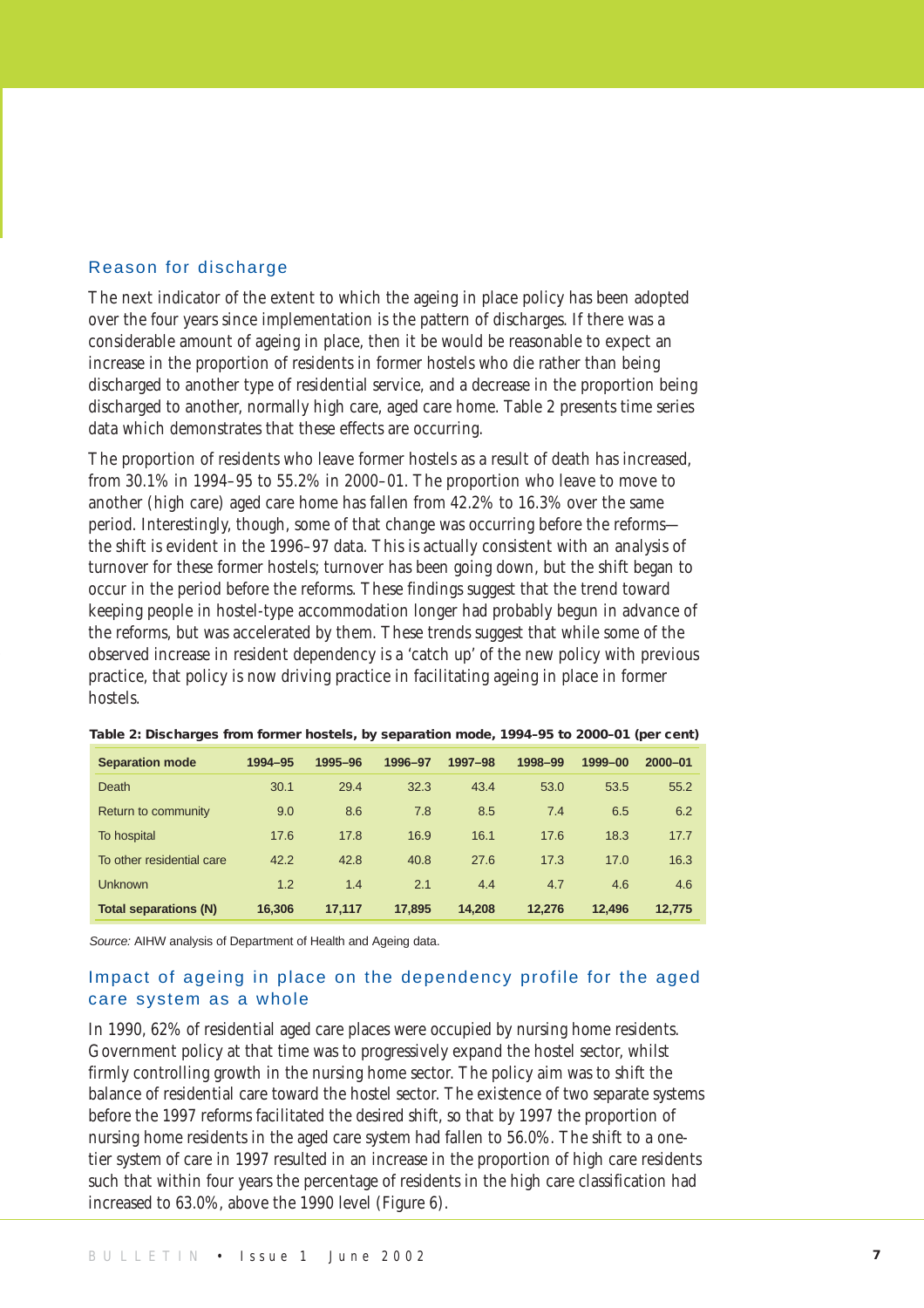

*Since the 1997*

*has been strong evidence that*

*ageing in place*

*has occurred*

*reforms there*

### Ageing in place



**Figure 6: High care residents as a proportion of all clients in residential aged care, 30 June 1991–2001**

#### **Conclusion**

Prior to the 1997 reforms, there was a system where the proportion of hostel places was increasing. Simultaneously, the proportion of nursing home places and the overall supply of institutional aged care in relation to the aged population were decreasing. Residents in both nursing homes and hostels were becoming increasingly dependent. At the same time, there were inequities in reimbursement levels emerging between lower dependency nursing home residents and higher dependency hostel residents. The aged care industry was also expressing concerns about the adequacy of reimbursement levels for higher dependency hostel residents in general, and those with dementia in particular.

Since the 1997 reforms there has been strong evidence that ageing in place has occurred, with one in five residents of former hostels now classified at the high care or nursing home end of the reimbursement scale. While a proportion of these have entered the system as high care residents, the majority have 'aged in place' (68% in 2001).

There has also been a dramatic reduction in the number of hostel residents transferring to another facility as a result of increasing dependency. The proportion dying in a hostel rather than transferring elsewhere increased from 30.1% in 1994–95 to 55.2% in 2000–01.

There is some evidence that part of this change was already occurring in the 12 months prior to the policy shift, with policy in the first instance catching up with practice, and then driving it further forward. A further consequence of ageing in place has been a shift in the dependency profile of the residential aged care sector as a whole. The trend during the early and mid-nineties toward a decreasing proportion of nursing home or high care beds was reversed with the implementation of the 1997 reforms.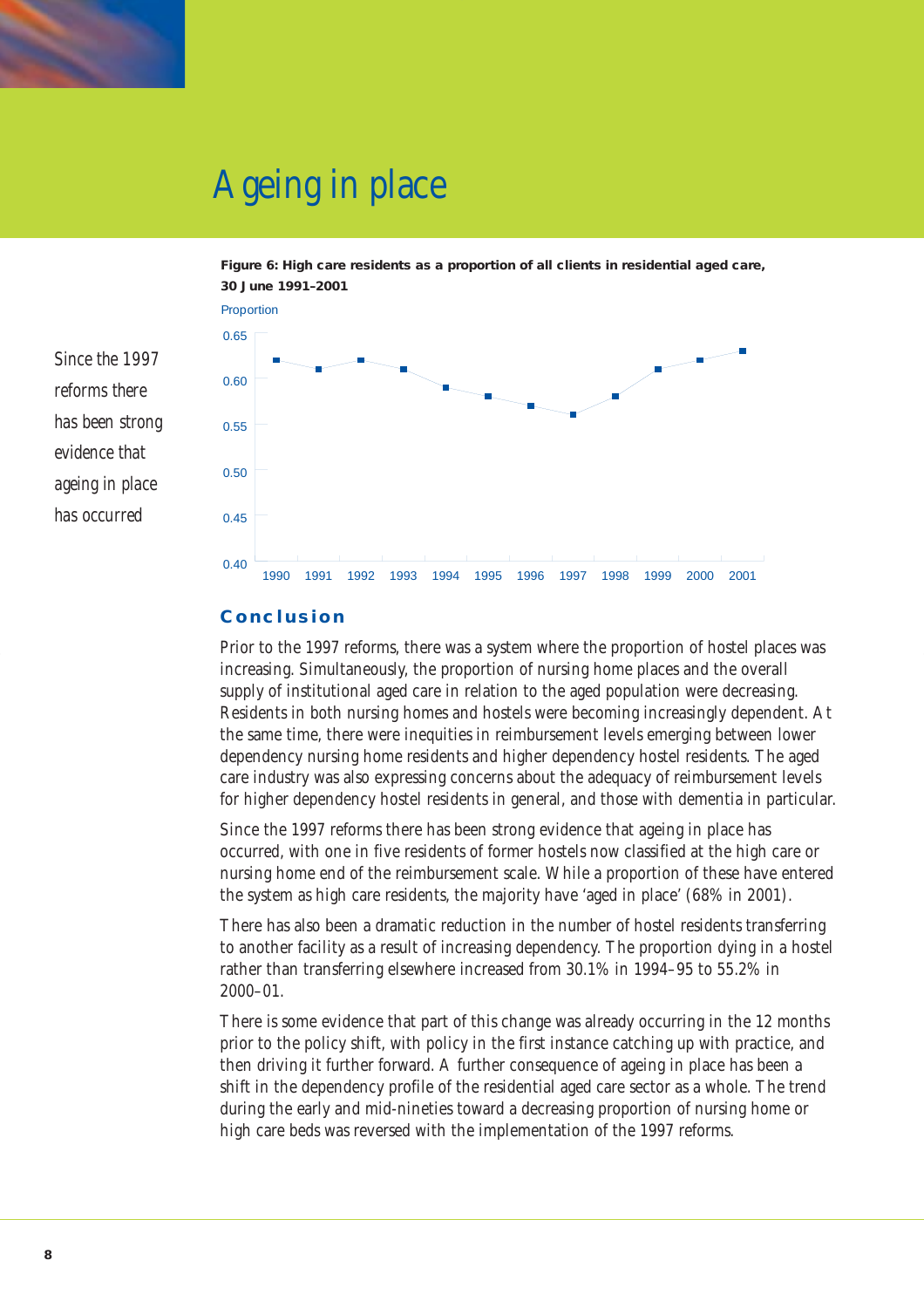#### **References**

AIHW (Australian Institute of Health and Welfare) 1997. Australia's welfare 1997: services and assistance. Canberra: AGPS.

Duckett S 1995. Keynote address to the Aged Care Australia 8th National Conference, Canberra, 9 November 1995. Canberra: Office of the Secretary, Department of Human Services and Health.

Liu Z 1996. Length of stay in Australian nursing homes. Canberra: AIHW (Aged Care Series no. 1).

#### **Appendix tables**

|  | Appendix table 1: Residents in former hostels, by dependency level, 30 June 1998 to 2001 |  |  |  |
|--|------------------------------------------------------------------------------------------|--|--|--|
|--|------------------------------------------------------------------------------------------|--|--|--|

|      |                  |                  | <b>High care</b> |       |                      |                  |                  | Low care |       |                     |              |
|------|------------------|------------------|------------------|-------|----------------------|------------------|------------------|----------|-------|---------------------|--------------|
| Year | RCS <sub>1</sub> | RCS <sub>2</sub> | RCS <sub>3</sub> |       | <b>RCS 4 RCS 1-4</b> | RCS <sub>5</sub> | RCS <sub>6</sub> |          |       | RCS 7 RCS 8 RCS 5-8 | <b>Total</b> |
|      |                  |                  |                  |       |                      | <b>Number</b>    |                  |          |       |                     |              |
| 1998 | 50               | 618              | 2,750            | 2,536 | 5,954                | 7.686            | 11.539           | 24.651   | 5,362 | 49.238              | 55.192       |
| 1999 | 268              | 1,332            | 4,707            | 2,983 | 9,290                | 9.465            | 12,040           | 21,296   | 3,772 | 46.573              | 55.863       |
| 2000 | 406              | 1,728            | 5,189            | 3,427 | 10,750               | 9,655            | 12,209           | 20,441   | 2,856 | 45,161              | 55,911       |
| 2001 | 631              | 2,307            | 6,207            | 3,870 | 13,015               | 11.027           | 12,636           | 18,029   | 2,021 | 43.713              | 56.728       |
|      |                  |                  |                  |       |                      | Per cent (row)   |                  |          |       |                     |              |
| 1998 | 0.1              | 1.1              | 5.0              | 4.6   | 10.8                 | 13.9             | 20.9             | 44.7     | 9.7   | 9.2                 | 100.0        |
| 1999 | 0.5              | 2.4              | 8.4              | 5.3   | 16.6                 | 16.9             | 21.6             | 38.1     | 6.8   | 83.4                | 100.0        |
| 2000 | 0.7              | 3.1              | 9.3              | 6.1   | 19.2                 | 17.3             | 21.8             | 36.6     | 5.1   | 80.8                | 100.0        |
| 2001 | 1.1              | 4.1              | 10.9             | 6.8   | 22.9                 | 19.4             | 22.3             | 1.8      | 3.6   | 77.1                | 100.0        |

Source: AIHW analysis of Department of Health and Ageing data.

#### **Appendix table 2: Dependency profiles in former hostels, 30 June 2001**

| <b>State/Territory</b> | RCS <sub>1</sub> | <b>RCS 2</b> | <b>RCS3</b> | RCS <sub>4</sub> | RCS <sub>5</sub> | RCS <sub>6</sub> | <b>RCS 7</b> | RCS <sub>8</sub> |
|------------------------|------------------|--------------|-------------|------------------|------------------|------------------|--------------|------------------|
| <b>NSW</b>             | 103              | 493          | 1,733       | 1,200            | 3,322            | 3,957            | 6,096        | 777              |
| <b>Vic</b>             | 126              | 443          | 1,323       | 849              | 2,953            | 3,384            | 4,603        | 527              |
| Qld                    | 257              | 854          | 1.674       | 923              | 2,064            | 2,254            | 3,342        | 440              |
| <b>WA</b>              | 22               | 104          | 480         | 365              | 1,144            | 1,354            | 1,598        | 93               |
| <b>SA</b>              | 63               | 253          | 710         | 382              | 1.173            | 1,279            | 1,723        | 24               |
| Tas                    | 38               | 91           | 161         | 95               | 221              | 252              | 417          | 25               |
| <b>ACT</b>             | 16               | 53           | 105         | 43               | 127              | 131              | 228          | 35               |
| <b>NT</b>              | 6                | 16           | 21          | 13               | 23               | 25               | 22           | $\overline{0}$   |
| <b>Australia</b>       | 631              | 2,307        | 6.207       | 3.870            | 11,027           | 12,636           | 18.029       | 2,021            |

Source: AIHW analysis of Department of Health and Ageing data.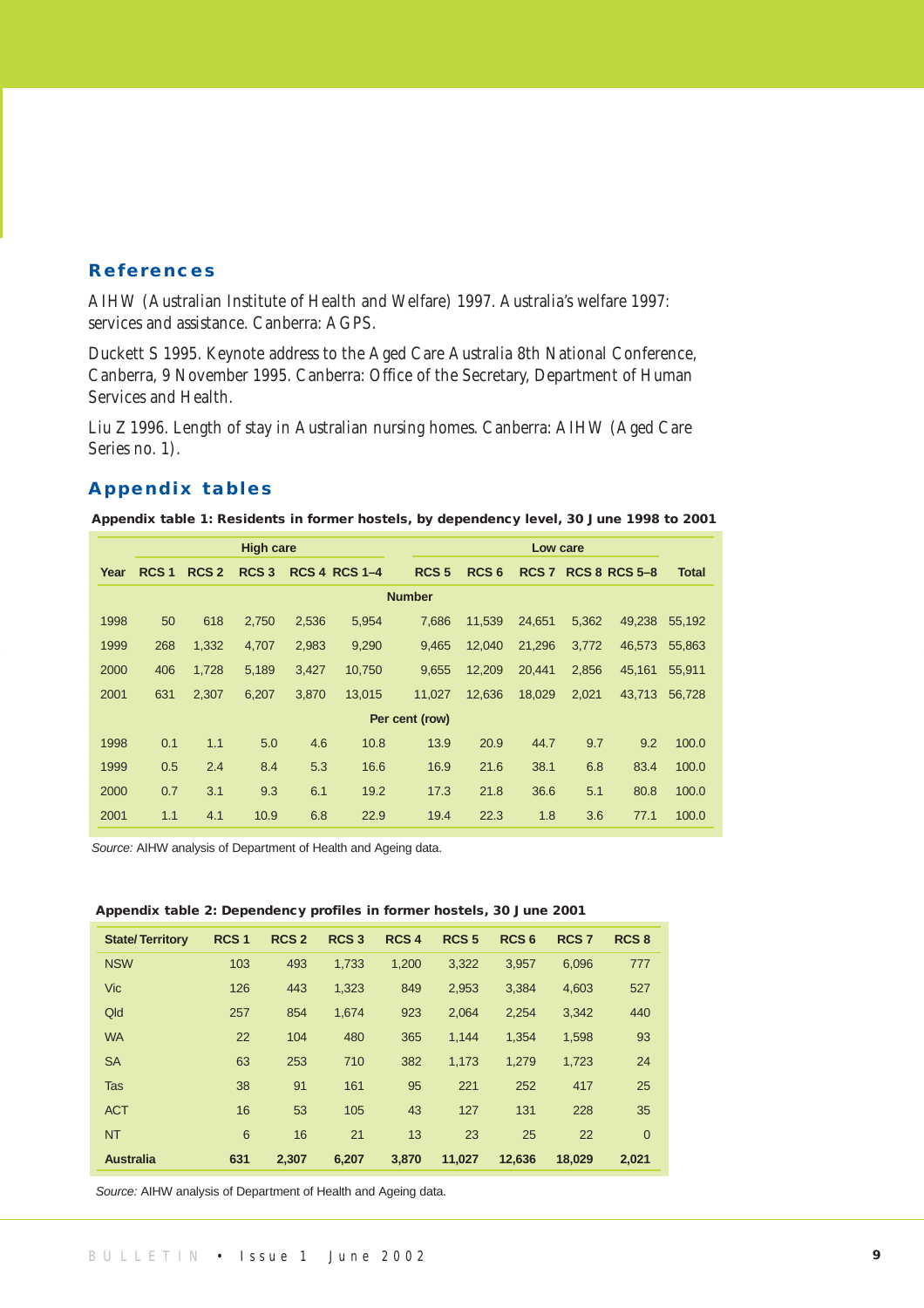

# Ageing in place

**Appendix table 3: Former hostels, by per cent of high care residents, 30 June 1998 to 2001** 

|      |          |           |           |           | Per cent of high care residents (RCS 1-4) |           |           |           |                |                |
|------|----------|-----------|-----------|-----------|-------------------------------------------|-----------|-----------|-----------|----------------|----------------|
| Year | $0 - 10$ | $11 - 20$ | $21 - 30$ | $31 - 40$ | $41 - 50$                                 | $51 - 60$ | $61 - 70$ | $71 - 80$ | $81 - 90$      | $91 - 100$     |
|      |          |           |           |           | <b>Number</b>                             |           |           |           |                |                |
| 1998 | 971      | 273       | 131       | 56        | 29                                        | 16        | 13        | 6         | $\overline{4}$ | $\overline{2}$ |
| 1999 | 684      | 357       | 189       | 129       | 56                                        | 26        | 20        | 9         | $\overline{4}$ | 6              |
| 2000 | 597      | 314       | 242       | 150       | 72                                        | 40        | 20        | 12        | 10             | $\overline{7}$ |
| 2001 | 457      | 317       | 251       | 176       | 121                                       | 52        | 27        | 5         | 11             | 6              |
|      |          |           |           |           | Per cent (row)                            |           |           |           |                |                |
| 1998 | 64.7     | 18.2      | 8.7       | 3.7       | 1.9                                       | 1.1       | 0.9       | 0.4       | 0.3            | 0.1            |
| 1999 | 46.2     | 24.1      | 12.8      | 8.7       | 3.8                                       | 1.8       | 1.4       | 0.6       | 0.3            | 0.4            |
| 2000 | 40.8     | 21.4      | 16.5      | 10.2      | 4.9                                       | 2.7       | 1.4       | 0.8       | 0.7            | 0.5            |
| 2001 | 31.9     | 22.1      | 17.5      | 12.3      | 8.4                                       | 3.6       | 1.9       | 1.0       | 0.8            | 0.4            |
|      |          |           |           |           |                                           |           |           |           |                |                |

Source: AIHW analysis of Department of Health and Ageing data.

| Appendix table 4: Former hostels by various percentages of high care residents by |  |
|-----------------------------------------------------------------------------------|--|
| State/Territory, 30 June 2001                                                     |  |

|                        | Per cent of high care residents (RCS 1-4) |                |              |                |                 |                |                 |              |                |                |  |  |  |  |  |
|------------------------|-------------------------------------------|----------------|--------------|----------------|-----------------|----------------|-----------------|--------------|----------------|----------------|--|--|--|--|--|
| <b>State/Territory</b> | $0 - 10$                                  | $11 - 20$      | $21 - 30$    | $31 - 40$      | $41 - 50$       | $51 - 60$      | $61 - 70$       | $71 - 80$    | $81 - 90$      | $91 - 100$     |  |  |  |  |  |
| <b>NSW</b>             | 168                                       | 103            | 76           | 50             | 28              | 11             | $\overline{4}$  | $\mathbf{1}$ | 6              | 2              |  |  |  |  |  |
| <b>Vic</b>             | 129                                       | 91             | 64           | 29             | 23              | 8              | $6\phantom{1}6$ | 3            | 1              | $\mathbf{1}$   |  |  |  |  |  |
| Qld                    | 42                                        | 41             | 56           | 51             | 36              | 9              | $\overline{7}$  | 9            | 2              | $\mathbf{1}$   |  |  |  |  |  |
| <b>WA</b>              | 66                                        | 36             | 21           | 14             | 10 <sup>1</sup> | $\overline{4}$ | 3               | $\mathbf{0}$ | $\mathbf{1}$   | 2              |  |  |  |  |  |
| <b>SA</b>              | 38                                        | 34             | 26           | 19             | 14              | 6              | $\overline{2}$  | $\mathbf{1}$ | $\overline{0}$ | $\overline{0}$ |  |  |  |  |  |
| Tas                    | 11                                        | 9              | 5            | 8              | $\overline{7}$  | 3              | $\mathbf{1}$    | $\Omega$     | $\mathbf{1}$   | $\overline{0}$ |  |  |  |  |  |
| <b>ACT</b>             | 3                                         | 2              | 2            | $\overline{4}$ | $\mathbf{1}$    | $\overline{0}$ | 2               | $\mathbf{1}$ | $\Omega$       | $\overline{0}$ |  |  |  |  |  |
| <b>NT</b>              | $\overline{0}$                            | $\overline{1}$ | $\mathbf{1}$ | $\mathbf{1}$   | 2               | $\mathbf{1}$   | $\overline{2}$  | $\mathbf{0}$ | $\overline{0}$ | $\overline{0}$ |  |  |  |  |  |
| Australia              | 457                                       | 317            | 251          | 176            | 121             | 52             | 27              | 15           | 11             | 6              |  |  |  |  |  |

Source: AIHW analysis of Department of Health and Ageing data.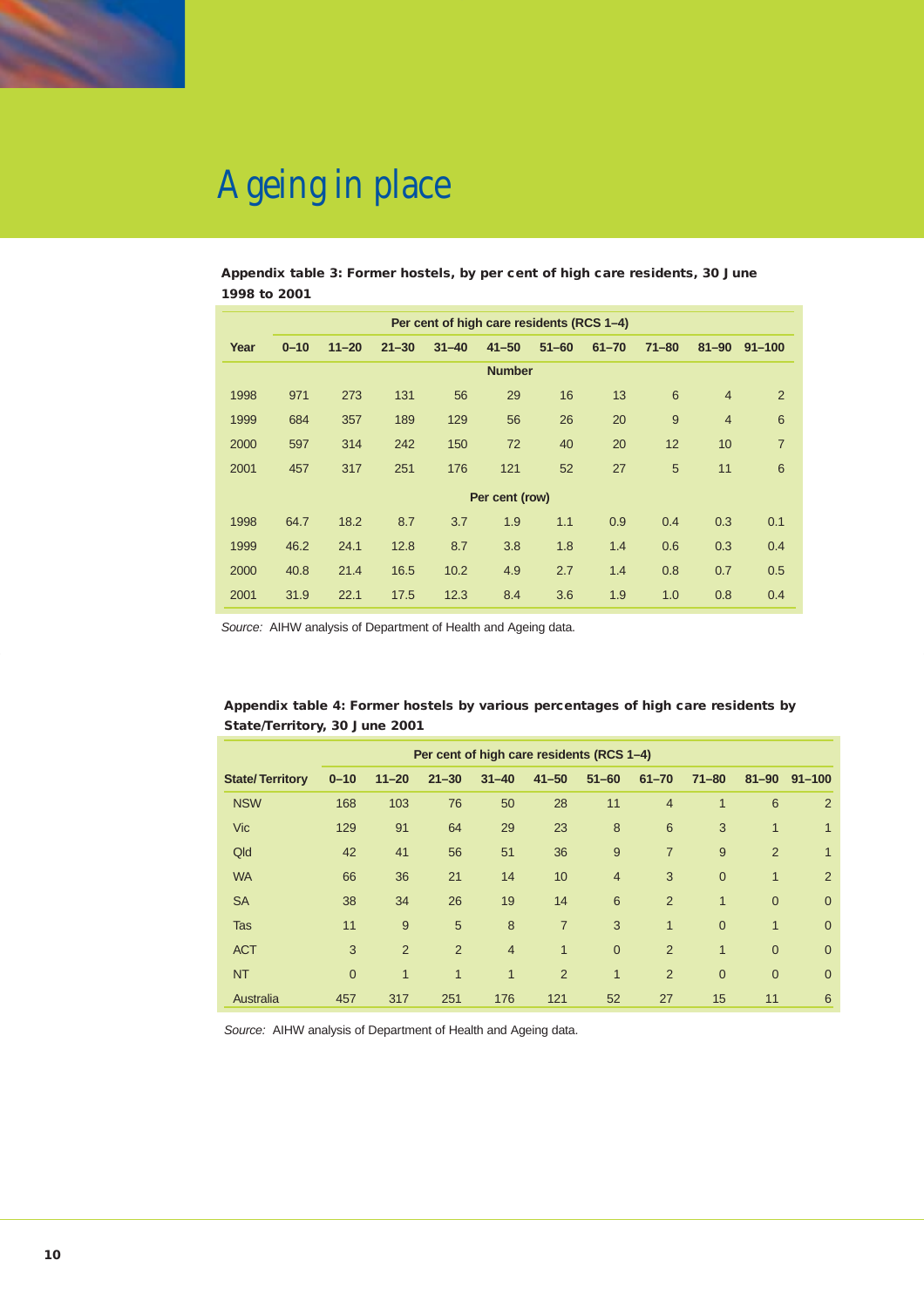|      |              |          | <b>Weeks</b> |     |                                       |      | <b>Years</b> |         |         |           |
|------|--------------|----------|--------------|-----|---------------------------------------|------|--------------|---------|---------|-----------|
|      | Year $4 - 8$ | $8 - 13$ |              |     | $13 - 26$ $26 - 39$ $39 - 52$ $1 - 2$ |      | $2 - 3$      | $3 - 4$ | $4 - 5$ | $5 + vrs$ |
| 1995 | 2.6          | 2.7      | 7.4          | 6.5 | 6.7                                   | 18.7 | 13.3         | 9.6     | 6.5     | 23.2      |
| 1997 | 2.4          | 2.8      | 6.9          | 6.5 | 6.9                                   | 20.4 | 14.5         | 9.3     | 6.9     | 21.2      |
| 1999 | 2.1          | 2.1      | 5.8          | 5.7 | 5.8                                   | 19.6 | 16.1         | 11.6    | 8.1     | 21.1      |
| 2001 | 2.3          | 2.5      | 6.6          | 6.1 | 6.2                                   | 18.5 | 3.6          | 10.5    | 8.5     | 23.0      |

#### **Appendix table 5: Truncated length of stay in former hostels, 30 June 1995 to 2001**

Source: AIHW analysis of Department of Health and Ageing data.

#### **Appendix table 6: High care residents as a proportion of all clients in residential aged care, 30 June 1991–2001**

|                                                                               |  | 1990 1991 1992 1993 1994 1995 1996 1997 1998 1999 2000 2001 |  |  |  |  |  |
|-------------------------------------------------------------------------------|--|-------------------------------------------------------------|--|--|--|--|--|
| <b>Proportion</b> 0.62 0.61 0.62 0.61 0.59 0.58 0.57 0.56 0.58 0.61 0.62 0.63 |  |                                                             |  |  |  |  |  |

Source: AIHW analysis of Department of Health and Ageing data.

#### **Recent publications by the Aged Care Unit**

Australian Institute of Health and Welfare 2002. Community Aged Care Packages in Australia 2001–01: A statistical overview. AIHW Cat. No. AGE 23. Canberra: AIHW.

Australian Institute of Health and Welfare 2002. Entry period for residential aged care. AIHW Cat. No. AGE 24. Canberra: AIHW.

Australian Institute of Health and Welfare 2002. Residential aged care in Australia 2000–01: A statistical overview. AIHW Cat. No. AGE 22. Canberra: AIHW.

Gibson D, Bowler E, Angus P, Braun P, & Mason F 2001. Aged Care. In: Australia's welfare 2001. Canberra: AIHW, 199–252

Gibson D, Braun P, Benham C & Mason F 2001. Projections of older immigrants. People from culturally and linguistically diverse backgrounds, 1996–2026, Australia. AIHW Cat. No. AGE 18. Canberra: AIHW.

Liu Z, Mason F & Braun P 2001. The probability of using an aged care home over a lifetime (1999–00). AIHW Working Paper No. 36. Canberra: AIHW.